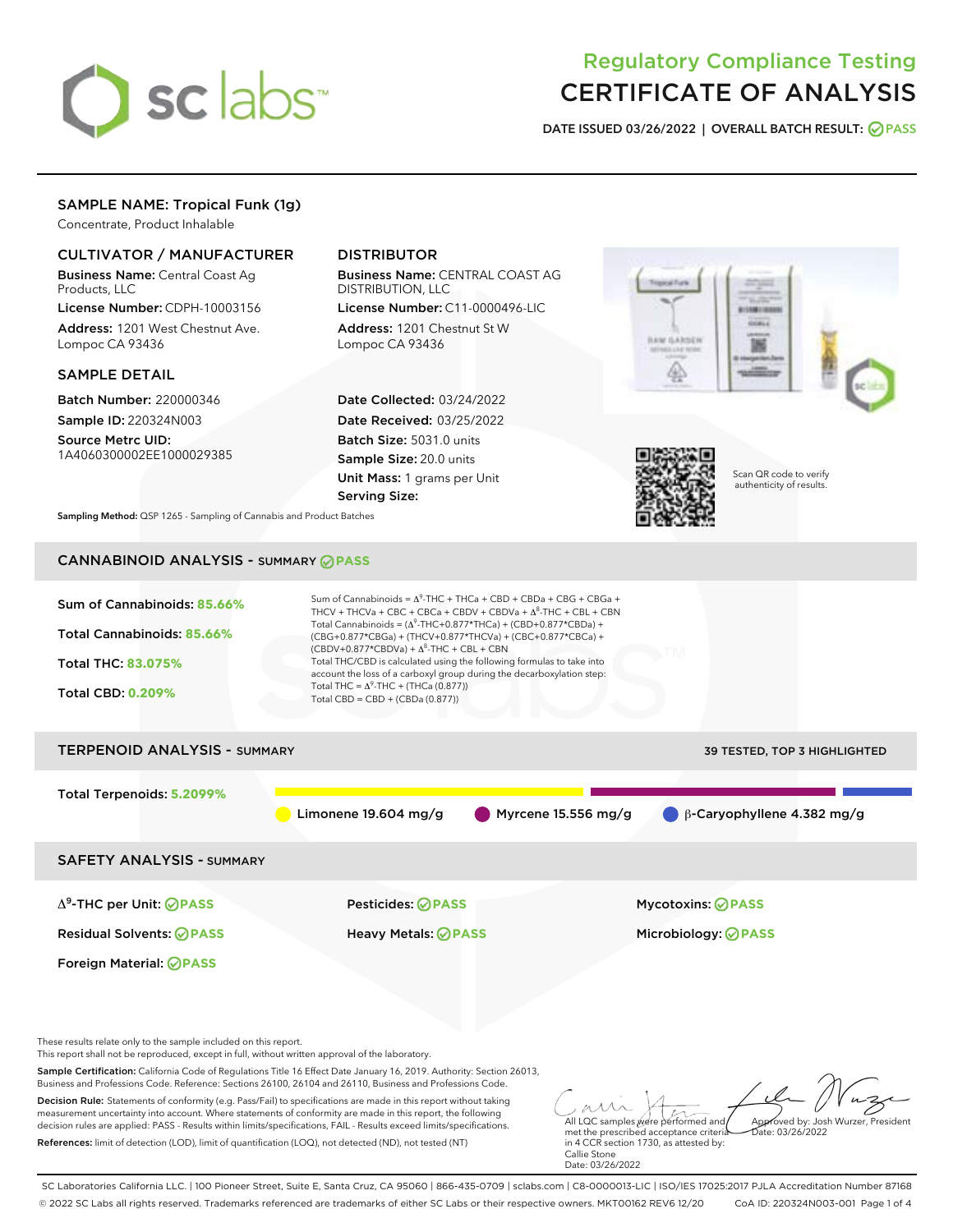



TROPICAL FUNK (1G) | DATE ISSUED 03/26/2022 | OVERALL BATCH RESULT: 2 PASS

### CANNABINOID TEST RESULTS - 03/25/2022 2 PASS

Tested by high-performance liquid chromatography with diode-array detection (HPLC-DAD). **Method:** QSP 1157 - Analysis of Cannabinoids by HPLC-DAD

#### TOTAL CANNABINOIDS: **85.66%**

Total Cannabinoids (Total THC) + (Total CBD) + (Total CBG) + (Total THCV) + (Total CBC) +  $(Total CBDV) +  $\Delta^8$ -THC + CBL + CBN$ 

TOTAL THC: **83.075%** Total THC (Δ<sup>9</sup> -THC+0.877\*THCa)

TOTAL CBD: **0.209%** Total CBD (CBD+0.877\*CBDa)

TOTAL CBG: 1.458% Total CBG (CBG+0.877\*CBGa)

TOTAL THCV: 0.33% Total THCV (THCV+0.877\*THCVa)

TOTAL CBC: ND Total CBC (CBC+0.877\*CBCa)

TOTAL CBDV: ND Total CBDV (CBDV+0.877\*CBDVa)

| <b>COMPOUND</b>  | LOD/LOQ<br>(mg/g)          | <b>MEASUREMENT</b><br><b>UNCERTAINTY</b><br>(mg/g) | <b>RESULT</b><br>(mg/g) | <b>RESULT</b><br>(%) |
|------------------|----------------------------|----------------------------------------------------|-------------------------|----------------------|
| $\Lambda^9$ -THC | 0.06/0.26                  | ±22.264                                            | 830.75                  | 83.075               |
| <b>CBG</b>       | 0.06/0.19                  | ±0.448                                             | 14.58                   | 1.458                |
| <b>THCV</b>      | 0.1/0.2                    | ±0.13                                              | 3.3                     | 0.33                 |
| <b>CBN</b>       | 0.1/0.3                    | ±0.16                                              | 3.2                     | 0.32                 |
| $\Delta^8$ -THC  | 0.1/0.4                    | ±0.17                                              | 2.7                     | 0.27                 |
| <b>CBD</b>       | 0.07/0.29                  | ±0.075                                             | 2.09                    | 0.209                |
| <b>THCa</b>      | 0.05/0.14                  | N/A                                                | <b>ND</b>               | <b>ND</b>            |
| <b>THCVa</b>     | 0.07/0.20                  | N/A                                                | <b>ND</b>               | <b>ND</b>            |
| <b>CBDa</b>      | 0.02/0.19                  | N/A                                                | <b>ND</b>               | <b>ND</b>            |
| <b>CBDV</b>      | 0.04 / 0.15                | N/A                                                | <b>ND</b>               | <b>ND</b>            |
| <b>CBDVa</b>     | 0.03/0.53                  | N/A                                                | <b>ND</b>               | <b>ND</b>            |
| <b>CBGa</b>      | 0.1/0.2                    | N/A                                                | <b>ND</b>               | <b>ND</b>            |
| <b>CBL</b>       | 0.06 / 0.24                | N/A                                                | <b>ND</b>               | <b>ND</b>            |
| <b>CBC</b>       | 0.2 / 0.5                  | N/A                                                | <b>ND</b>               | <b>ND</b>            |
| <b>CBCa</b>      | 0.07/0.28                  | N/A                                                | <b>ND</b>               | <b>ND</b>            |
|                  | <b>SUM OF CANNABINOIDS</b> |                                                    | 856.6 mg/g              | 85.66%               |

#### **UNIT MASS: 1 grams per Unit**

| $\Delta^9$ -THC per Unit              | 1100 per-package limit | 830.75 mg/unit | <b>PASS</b> |
|---------------------------------------|------------------------|----------------|-------------|
| <b>Total THC per Unit</b>             |                        | 830.75 mg/unit |             |
| <b>CBD per Unit</b>                   |                        | $2.09$ mg/unit |             |
| <b>Total CBD per Unit</b>             |                        | 2.09 mg/unit   |             |
| Sum of Cannabinoids<br>per Unit       |                        | 856.6 mg/unit  |             |
| <b>Total Cannabinoids</b><br>per Unit |                        | 856.6 mg/unit  |             |

|             | <b>COMPOUND</b>        | LOD/LOQ<br>(mg/g) | <b>MEASUREMENT</b><br><b>UNCERTAINTY</b><br>(mg/g) | <b>RESULT</b><br>(mg/g)                          | <b>RESULT</b><br>(%) |
|-------------|------------------------|-------------------|----------------------------------------------------|--------------------------------------------------|----------------------|
|             | Limonene               | 0.005 / 0.016     | ±0.2176                                            | 19.604                                           | 1.9604               |
|             | <b>Myrcene</b>         | 0.008 / 0.025     | ±0.1556                                            | 15.556                                           | 1.5556               |
|             | β-Caryophyllene        | 0.004 / 0.012     | ±0.1214                                            | 4.382                                            | 0.4382               |
|             | $\beta$ -Pinene        | 0.004 / 0.014     | ±0.0245                                            | 2.751                                            | 0.2751               |
| ULT         | $\alpha$ -Pinene       | 0.005 / 0.017     | ±0.0153                                            | 2.290                                            | 0.2290               |
| 6)          | Linalool               | 0.009 / 0.032     | ±0.0538                                            | 1.818                                            | 0.1818               |
| )75         | Terpinolene            | 0.008 / 0.026     | ±0.0273                                            | 1.714                                            | 0.1714               |
| 58          | $\alpha$ -Humulene     | 0.009/0.029       | ±0.0230                                            | 0.920                                            | 0.0920               |
| 33          | <b>B-Ocimene</b>       | 0.006 / 0.020     | ±0.0217                                            | 0.868                                            | 0.0868               |
| 32          | Fenchol                | 0.010 / 0.034     | ±0.0217                                            | 0.720                                            | 0.0720               |
| 27          | <b>Terpineol</b>       | 0.009 / 0.031     | ±0.0218                                            | 0.456                                            | 0.0456               |
| 09          | Camphene               | 0.005 / 0.015     | ±0.0027                                            | 0.303                                            | 0.0303               |
| D           | trans-ß-Farnesene      | 0.008 / 0.025     | ±0.0054                                            | 0.196                                            | 0.0196               |
| D           | <b>Borneol</b>         | 0.005 / 0.016     | ±0.0033                                            | 0.102                                            | 0.0102               |
| D           | $\alpha$ -Bisabolol    | 0.008 / 0.026     | ±0.0029                                            | 0.071                                            | 0.0071               |
| D           | Fenchone               | 0.009 / 0.028     | ±0.0014                                            | 0.063                                            | 0.0063               |
| D           | $\alpha$ -Phellandrene | 0.006 / 0.020     | ±0.0006                                            | 0.059                                            | 0.0059               |
| D           | $\gamma$ -Terpinene    | 0.006 / 0.018     | ±0.0006                                            | 0.048                                            | 0.0048               |
| D           | $\alpha$ -Terpinene    | 0.005 / 0.017     | ±0.0005                                            | 0.040                                            | 0.0040               |
| D           | Caryophyllene<br>Oxide | 0.010 / 0.033     | ±0.0013                                            | 0.037                                            | 0.0037               |
| D           | $\Delta^3$ -Carene     | 0.005 / 0.018     | ±0.0004                                            | 0.036                                            | 0.0036               |
| 6%          | $\alpha$ -Cedrene      | 0.005 / 0.016     | ±0.0007                                            | 0.029                                            | 0.0029               |
|             | <b>Nerolidol</b>       | 0.006 / 0.019     | ±0.0013                                            | 0.027                                            | 0.0027               |
| <b>PASS</b> | Geraniol               | 0.002 / 0.007     | ±0.0003                                            | 0.009                                            | 0.0009               |
|             | p-Cymene               | 0.005 / 0.016     | N/A                                                | <loq< td=""><td><loq< td=""></loq<></td></loq<>  | <loq< td=""></loq<>  |
|             | Sabinene Hydrate       | 0.006 / 0.022     | N/A                                                | <loq< td=""><td><loq< td=""></loq<></td></loq<>  | <loq< td=""></loq<>  |
|             | Nerol                  | 0.003 / 0.011     | N/A                                                | <loq< td=""><td><loq< td=""></loq<></td></loq<>  | <loq< td=""></loq<>  |
|             | Citronellol            | 0.003 / 0.010     | N/A                                                | <loq< td=""><td><loq< td=""></loq<></td></loq<>  | <loq< td=""></loq<>  |
|             | Valencene              | 0.009 / 0.030     | N/A                                                | <loq< td=""><td><math>&lt;</math>LOQ</td></loq<> | $<$ LOQ              |
|             |                        |                   |                                                    |                                                  |                      |

**Sabinene** 0.004 / 0.014 N/A ND ND ND Eucalyptol 0.006 / 0.018 N/A ND ND Isopulegol 0.005 / 0.016 N/A ND ND **Camphor 0.006/0.019 N/A ND ND** Isoborneol 0.004 / 0.012 N/A ND ND Menthol 0.008 / 0.025 N/A ND ND Pulegone 0.003/0.011 N/A ND ND Geranyl Acetate 0.004/0.014 N/A ND ND **Guaiol 0.009/0.030 N/A ND ND** Cedrol 0.008 / 0.027 N/A ND ND TOTAL TERPENOIDS 52.099 mg/g 5.2099%

### TERPENOID TEST RESULTS - 03/26/2022

Terpene analysis utilizing gas chromatography-flame ionization detection (GC-FID). **Method:** QSP 1192 - Analysis of Terpenoids by GC-FID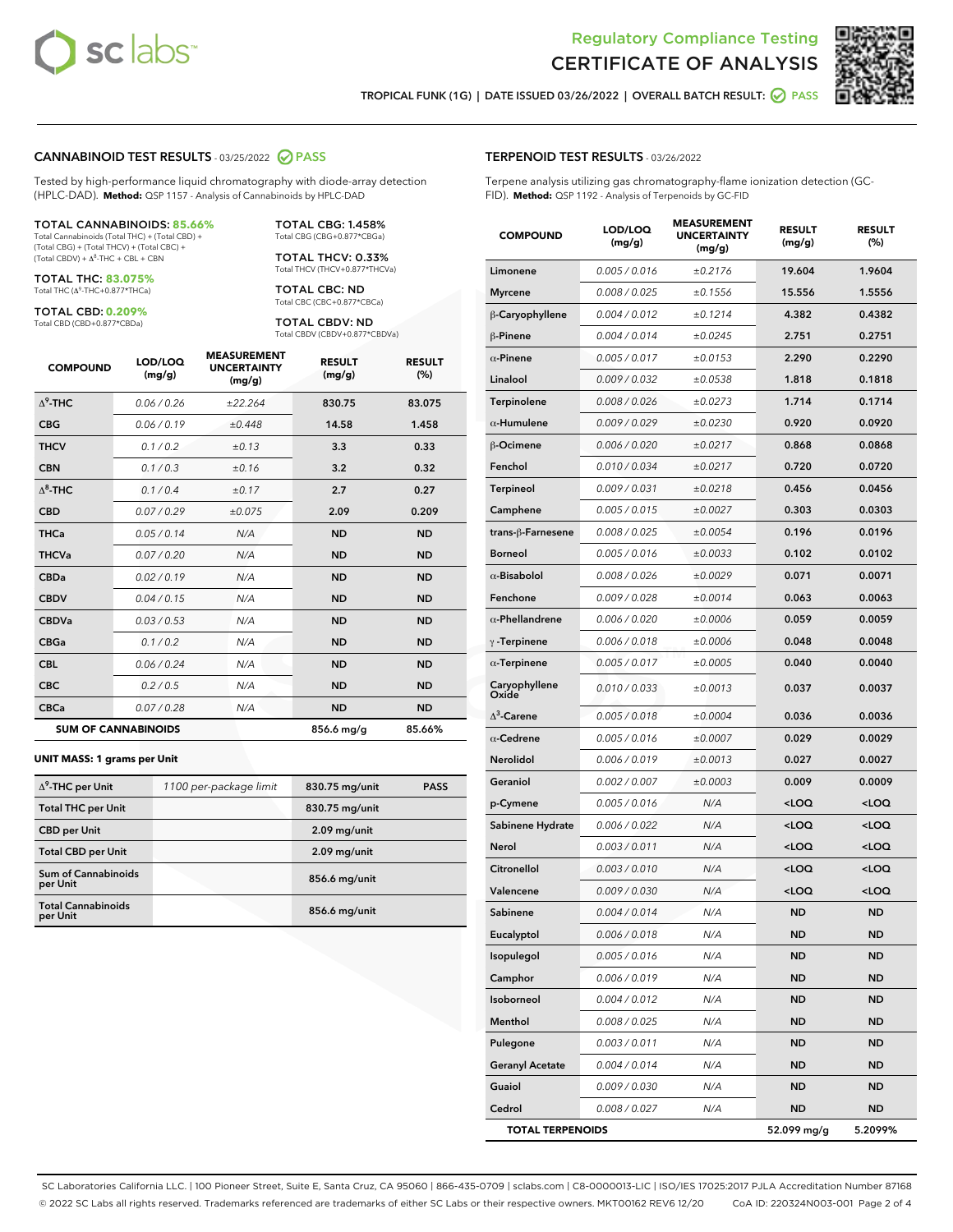



TROPICAL FUNK (1G) | DATE ISSUED 03/26/2022 | OVERALL BATCH RESULT: ● PASS

# CATEGORY 1 PESTICIDE TEST RESULTS - 03/25/2022 2 PASS

Pesticide and plant growth regulator analysis utilizing high-performance liquid chromatography-mass spectrometry (HPLC-MS) or gas chromatography-mass spectrometry (GC-MS). \*GC-MS utilized where indicated. **Method:** QSP 1212 - Analysis of Pesticides and Mycotoxins by LC-MS or QSP 1213 - Analysis of Pesticides by GC-MS

| <b>Aldicarb</b><br>0.03 / 0.08<br>$\geq$ LOD<br>N/A<br><b>ND</b>          | <b>PASS</b><br><b>PASS</b> |
|---------------------------------------------------------------------------|----------------------------|
|                                                                           |                            |
| Carbofuran<br>0.02 / 0.05<br>N/A<br><b>ND</b><br>$\ge$ LOD                |                            |
| Chlordane*<br>0.03 / 0.08<br>N/A<br><b>ND</b><br>$\ge$ LOD                | <b>PASS</b>                |
| Chlorfenapyr*<br>0.03 / 0.10<br>$\ge$ LOD<br>N/A<br><b>ND</b>             | <b>PASS</b>                |
| 0.02 / 0.06<br>N/A<br>Chlorpyrifos<br>$>$ LOD<br><b>ND</b>                | <b>PASS</b>                |
| 0.02 / 0.07<br>N/A<br>Coumaphos<br>$\ge$ LOD<br><b>ND</b>                 | <b>PASS</b>                |
| <b>Daminozide</b><br>N/A<br><b>ND</b><br>0.02 / 0.07<br>$\ge$ LOD         | <b>PASS</b>                |
| <b>Dichlorvos</b><br>0.03/0.09<br>N/A<br><b>ND</b><br>$\ge$ LOD<br>(DDVP) | <b>PASS</b>                |
| <b>Dimethoate</b><br>0.03 / 0.08<br>N/A<br><b>ND</b><br>$\ge$ LOD         | <b>PASS</b>                |
| <b>ND</b><br>Ethoprophos<br>0.03/0.10<br>$\ge$ LOD<br>N/A                 | <b>PASS</b>                |
| 0.02 / 0.06<br>N/A<br><b>ND</b><br>Etofenprox<br>$\ge$ LOD                | <b>PASS</b>                |
| 0.03 / 0.08<br>$>$ LOD<br>N/A<br><b>ND</b><br>Fenoxycarb                  | <b>PASS</b>                |
| 0.03 / 0.08<br>N/A<br><b>ND</b><br>Fipronil<br>$\ge$ LOD                  | <b>PASS</b>                |
| Imazalil<br>0.02/0.06<br>$>$ LOD<br>N/A<br><b>ND</b>                      | <b>PASS</b>                |
| <b>Methiocarb</b><br>0.02 / 0.07<br>$\ge$ LOD<br>N/A<br><b>ND</b>         | <b>PASS</b>                |
| N/A<br>Parathion-methyl<br>0.03/0.10<br>$>$ LOD<br><b>ND</b>              | <b>PASS</b>                |
| <b>Mevinphos</b><br>0.03/0.09<br>$\ge$ LOD<br>N/A<br><b>ND</b>            | <b>PASS</b>                |
| Paclobutrazol<br>0.02 / 0.05<br>$\geq$ LOD<br>N/A<br><b>ND</b>            | <b>PASS</b>                |
| 0.03/0.09<br>N/A<br><b>ND</b><br>$\ge$ LOD<br>Propoxur                    | <b>PASS</b>                |
| 0.03 / 0.08<br>N/A<br>Spiroxamine<br>$\ge$ LOD<br><b>ND</b>               | <b>PASS</b>                |
| Thiacloprid<br>0.03 / 0.10<br>N/A<br><b>ND</b><br>$\ge$ LOD               | <b>PASS</b>                |

# CATEGORY 2 PESTICIDE TEST RESULTS - 03/25/2022 @ PASS

| <b>COMPOUND</b>          | LOD/LOO<br>$(\mu g/g)$ | <b>ACTION</b><br>LIMIT<br>$(\mu g/g)$ | <b>MEASUREMENT</b><br><b>UNCERTAINTY</b><br>$(\mu g/g)$ | <b>RESULT</b><br>$(\mu g/g)$ | <b>RESULT</b> |
|--------------------------|------------------------|---------------------------------------|---------------------------------------------------------|------------------------------|---------------|
| Abamectin                | 0.03/0.10              | 0.1                                   | N/A                                                     | <b>ND</b>                    | <b>PASS</b>   |
| Acephate                 | 0.02/0.07              | 0.1                                   | N/A                                                     | <b>ND</b>                    | <b>PASS</b>   |
| Acequinocyl              | 0.02/0.07              | 0.1                                   | N/A                                                     | <b>ND</b>                    | <b>PASS</b>   |
| Acetamiprid              | 0.02/0.05              | 0.1                                   | N/A                                                     | <b>ND</b>                    | <b>PASS</b>   |
| Azoxystrobin             | 0.02/0.07              | 0.1                                   | N/A                                                     | <b>ND</b>                    | <b>PASS</b>   |
| <b>Bifenazate</b>        | 0.01/0.04              | 0.1                                   | N/A                                                     | <b>ND</b>                    | <b>PASS</b>   |
| <b>Bifenthrin</b>        | 0.02 / 0.05            | 3                                     | N/A                                                     | <b>ND</b>                    | <b>PASS</b>   |
| <b>Boscalid</b>          | 0.03/0.09              | 0.1                                   | N/A                                                     | <b>ND</b>                    | <b>PASS</b>   |
| Captan                   | 0.19/0.57              | 0.7                                   | N/A                                                     | <b>ND</b>                    | <b>PASS</b>   |
| Carbaryl                 | 0.02/0.06              | 0.5                                   | N/A                                                     | <b>ND</b>                    | <b>PASS</b>   |
| Chlorantranilip-<br>role | 0.04 / 0.12            | 10                                    | N/A                                                     | <b>ND</b>                    | <b>PASS</b>   |
| Clofentezine             | 0.03/0.09              | 0.1                                   | N/A                                                     | <b>ND</b>                    | <b>PASS</b>   |

## CATEGORY 2 PESTICIDE TEST RESULTS - 03/25/2022 continued

| <b>COMPOUND</b>               | LOD/LOQ<br>(µg/g) | <b>ACTION</b><br>LIMIT<br>$(\mu g/g)$ | <b>MEASUREMENT</b><br><b>UNCERTAINTY</b><br>$(\mu g/g)$ | <b>RESULT</b><br>(µg/g) | <b>RESULT</b> |
|-------------------------------|-------------------|---------------------------------------|---------------------------------------------------------|-------------------------|---------------|
| Cyfluthrin                    | 0.12 / 0.38       | $\overline{c}$                        | N/A                                                     | <b>ND</b>               | <b>PASS</b>   |
| Cypermethrin                  | 0.11 / 0.32       | 1                                     | N/A                                                     | <b>ND</b>               | <b>PASS</b>   |
| <b>Diazinon</b>               | 0.02 / 0.05       | 0.1                                   | N/A                                                     | <b>ND</b>               | <b>PASS</b>   |
| Dimethomorph                  | 0.03 / 0.09       | $\overline{2}$                        | N/A                                                     | <b>ND</b>               | <b>PASS</b>   |
| Etoxazole                     | 0.02 / 0.06       | 0.1                                   | N/A                                                     | <b>ND</b>               | <b>PASS</b>   |
| Fenhexamid                    | 0.03 / 0.09       | 0.1                                   | N/A                                                     | <b>ND</b>               | <b>PASS</b>   |
| Fenpyroximate                 | 0.02 / 0.06       | 0.1                                   | N/A                                                     | <b>ND</b>               | <b>PASS</b>   |
| <b>Flonicamid</b>             | 0.03 / 0.10       | 0.1                                   | N/A                                                     | <b>ND</b>               | <b>PASS</b>   |
| Fludioxonil                   | 0.03 / 0.10       | 0.1                                   | N/A                                                     | <b>ND</b>               | <b>PASS</b>   |
| Hexythiazox                   | 0.02 / 0.07       | 0.1                                   | N/A                                                     | <b>ND</b>               | <b>PASS</b>   |
| Imidacloprid                  | 0.04 / 0.11       | 5                                     | N/A                                                     | <b>ND</b>               | <b>PASS</b>   |
| Kresoxim-methyl               | 0.02 / 0.07       | 0.1                                   | N/A                                                     | <b>ND</b>               | <b>PASS</b>   |
| Malathion                     | 0.03 / 0.09       | 0.5                                   | N/A                                                     | <b>ND</b>               | <b>PASS</b>   |
| Metalaxyl                     | 0.02 / 0.07       | $\overline{c}$                        | N/A                                                     | <b>ND</b>               | <b>PASS</b>   |
| Methomyl                      | 0.03 / 0.10       | $\mathcal{I}$                         | N/A                                                     | <b>ND</b>               | <b>PASS</b>   |
| Myclobutanil                  | 0.03 / 0.09       | 0.1                                   | N/A                                                     | <b>ND</b>               | <b>PASS</b>   |
| Naled                         | 0.02 / 0.07       | 0.1                                   | N/A                                                     | <b>ND</b>               | <b>PASS</b>   |
| Oxamyl                        | 0.04 / 0.11       | 0.5                                   | N/A                                                     | <b>ND</b>               | <b>PASS</b>   |
| Pentachloronitro-<br>benzene* | 0.03 / 0.09       | 0.1                                   | N/A                                                     | <b>ND</b>               | <b>PASS</b>   |
| Permethrin                    | 0.04 / 0.12       | 0.5                                   | N/A                                                     | <b>ND</b>               | <b>PASS</b>   |
| Phosmet                       | 0.03 / 0.10       | 0.1                                   | N/A                                                     | <b>ND</b>               | <b>PASS</b>   |
| Piperonyl<br><b>Butoxide</b>  | 0.02 / 0.07       | 3                                     | N/A                                                     | <b>ND</b>               | <b>PASS</b>   |
| Prallethrin                   | 0.03 / 0.08       | 0.1                                   | N/A                                                     | <b>ND</b>               | <b>PASS</b>   |
| Propiconazole                 | 0.02 / 0.07       | 0.1                                   | N/A                                                     | <b>ND</b>               | <b>PASS</b>   |
| Pyrethrins                    | 0.04 / 0.12       | 0.5                                   | N/A                                                     | <b>ND</b>               | <b>PASS</b>   |
| Pyridaben                     | 0.02 / 0.07       | 0.1                                   | N/A                                                     | <b>ND</b>               | <b>PASS</b>   |
| Spinetoram                    | 0.02 / 0.07       | 0.1                                   | N/A                                                     | ND                      | PASS          |
| Spinosad                      | 0.02 / 0.07       | 0.1                                   | N/A                                                     | <b>ND</b>               | <b>PASS</b>   |
| Spiromesifen                  | 0.02 / 0.05       | 0.1                                   | N/A                                                     | <b>ND</b>               | <b>PASS</b>   |
| Spirotetramat                 | 0.02 / 0.06       | 0.1                                   | N/A                                                     | <b>ND</b>               | <b>PASS</b>   |
| Tebuconazole                  | 0.02 / 0.07       | 0.1                                   | N/A                                                     | <b>ND</b>               | <b>PASS</b>   |
| Thiamethoxam                  | 0.03 / 0.10       | 5                                     | N/A                                                     | ND                      | <b>PASS</b>   |
| Trifloxystrobin               | 0.03 / 0.08       | 0.1                                   | N/A                                                     | ND                      | <b>PASS</b>   |

SC Laboratories California LLC. | 100 Pioneer Street, Suite E, Santa Cruz, CA 95060 | 866-435-0709 | sclabs.com | C8-0000013-LIC | ISO/IES 17025:2017 PJLA Accreditation Number 87168 © 2022 SC Labs all rights reserved. Trademarks referenced are trademarks of either SC Labs or their respective owners. MKT00162 REV6 12/20 CoA ID: 220324N003-001 Page 3 of 4